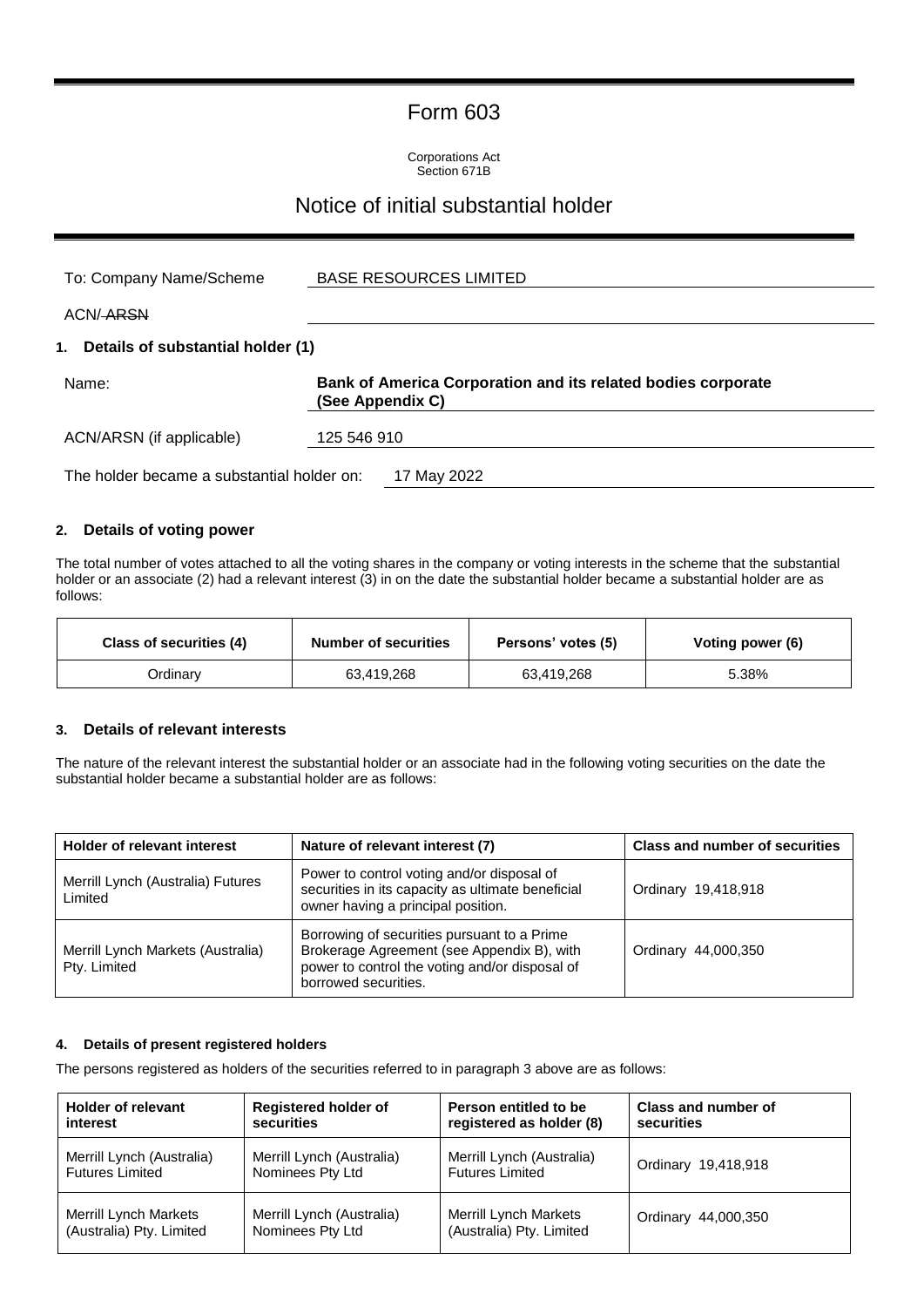#### **5. Consideration**

The consideration paid for each relevant interest referred to in paragraph 3 above, and acquired in the four months prior to the day that the substantial holder became a substantial holder is as follows:

| Holder of relevant interest | Date of acquisition | Consideration (9) |          | <b>Class and number</b><br>of securities |
|-----------------------------|---------------------|-------------------|----------|------------------------------------------|
|                             |                     | Cash              | Non-cash |                                          |
| Please see Annexure A.      |                     |                   |          |                                          |

#### **6. Associates**

The reasons the persons named in paragraph 3 above are associates of the substantial holder are as follows:

| Name and ACN/ ARSN (if applicable)             | <b>Nature of association</b> |
|------------------------------------------------|------------------------------|
| Merrill Lynch (Australia) Futures Limited      | Related body corporate       |
| Merrill Lynch (Australia) Nominees Pty Ltd     | Related body corporate       |
| Merrill Lynch Markets (Australia) Pty. Limited | Related body corporate       |

#### **7. Addresses**

The addresses of persons named in this form are as follows:

| <b>Name</b>                                    | <b>Addresses</b>                                                                |
|------------------------------------------------|---------------------------------------------------------------------------------|
| <b>Bank of America Corporation</b>             | 100 North Tryon Street, Charlotte, North Carolina, 28255, USA                   |
| Merrill Lynch (Australia) Futures Limited      | Level 34, Governor Phillip Tower, 1 Farrer Place, Sydney NSW<br>2000, Australia |
| Merrill Lynch (Australia) Nominees Pty Ltd     | Level 19, 120 Collins St, Melbourne Vic 3000, Australia                         |
| Merrill Lynch Markets (Australia) Pty. Limited | Level 34, Governor Phillip Tower, 1 Farrer Place, Sydney NSW<br>2000, Australia |

#### **SIGNATURE**

| Print Name: Kelvin Kwok | Capacity: Authorised signatory |
|-------------------------|--------------------------------|
| Sign Here:              | Date: 19 May 2022              |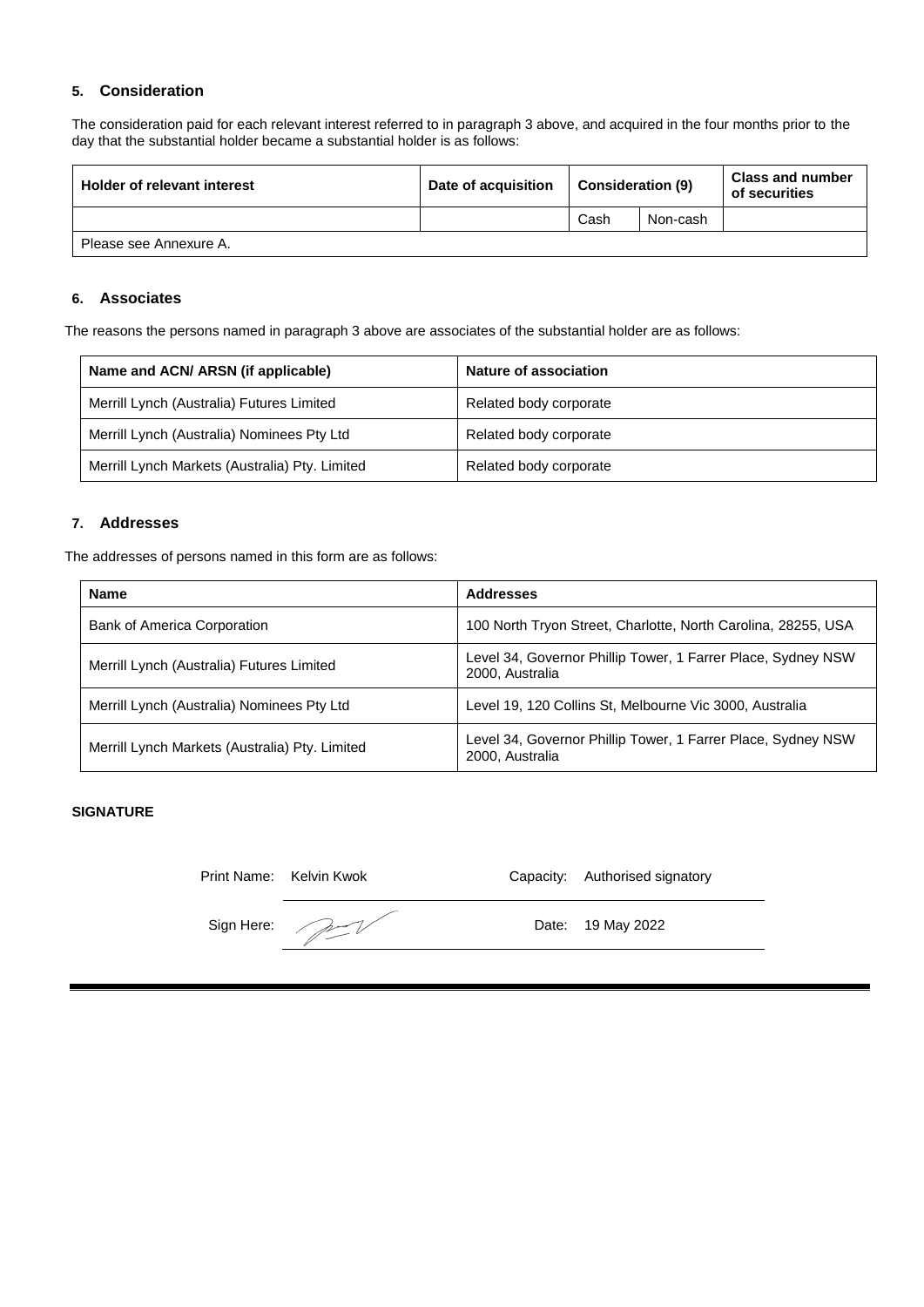# **Appendix A**

| Date of<br>change | Person whose relevant interest changed                             | Nature of change<br>(4) | <b>Consideration</b><br>(5) | Class (6) of<br>securities | <b>Securities</b><br>affected | Person's votes<br>affected | Remark          |
|-------------------|--------------------------------------------------------------------|-------------------------|-----------------------------|----------------------------|-------------------------------|----------------------------|-----------------|
| 01/18/2022        | Merrill Lynch (Australia) Futures Limited                          | <b>BUY</b>              | 7,198                       | Ordinary                   | 22,310                        | 22,310                     | N/A             |
| 01/18/2022        | Merrill Lynch (Australia) Futures Limited                          | <b>BUY</b>              | 4,793                       | Ordinary                   | 14,828                        | 14,828                     | N/A             |
| 01/20/2022        | Merrill Lynch (Australia) Futures Limited                          | <b>BUY</b>              | 3,271                       | Ordinary                   | 10,222                        | 10,222                     | N/A             |
| 01/21/2022        | Merrill Lynch (Australia) Futures Limited                          | <b>BUY</b>              | 3,715                       | Ordinary                   | 11,431                        | 11,431                     | N/A             |
| 01/25/2022        | Merrill Lynch (Australia) Futures Limited                          | <b>SELL</b>             | (17, 777)                   | Ordinary                   | (56, 134)                     | (56, 134)                  | N/A             |
| 01/25/2022        | Merrill Lynch (Australia) Futures Limited                          | <b>BUY</b>              | 2,993                       | Ordinary                   | 9,352                         | 9,352                      | N/A             |
| 01/27/2022        | Merrill Lynch (Australia) Futures Limited                          | <b>SELL</b>             | (3,904)                     | Ordinary                   | (12, 594)                     | (12, 594)                  | N/A             |
| 01/27/2022        | Merrill Lynch (Australia) Futures Limited                          | <b>BUY</b>              | 3,127                       | Ordinary                   | 10,006                        | 10,006                     | N/A             |
| 01/28/2022        | Merrill Lynch Markets (Australia) Pty. Limited                     | Securities returned     | N/A                         | Ordinary                   | (6,904)                       | (6,904)                    | Refer to App. B |
| 01/31/2022        | Merrill Lynch (Australia) Futures Limited                          | <b>SELL</b>             | (4, 844)                    | Ordinary                   | (15, 138)                     | (15, 138)                  | N/A             |
| 02/07/2022        | Merrill Lynch (Australia) Futures Limited                          | <b>BUY</b>              | 3,638                       | Ordinary                   | 11,370                        | 11,370                     | N/A             |
| 02/08/2022        | Merrill Lynch (Australia) Futures Limited                          | <b>BUY</b>              | 2,960                       | Ordinary                   | 9,324                         | 9,324                      | N/A             |
| 02/09/2022        | Merrill Lynch Markets (Australia) Pty. Limited                     | Securities returned     | N/A                         | Ordinary                   | (43, 735)                     | (43, 735)                  | Refer to App. B |
| 02/10/2022        | Merrill Lynch (Australia) Futures Limited                          | <b>BUY</b>              | 2,245                       | Ordinary                   | 7,015                         | 7,015                      | N/A             |
| 02/11/2022        | Merrill Lynch (Australia) Futures Limited                          | <b>BUY</b>              | 2,049                       | Ordinary                   | 6,306                         | 6,306                      | N/A             |
| 02/23/2022        | Merrill Lynch (Australia) Futures Limited                          | <b>BUY</b>              | 2,022                       | Ordinary                   | 6,223                         | 6,223                      | N/A             |
| 02/23/2022        | Merrill Lynch (Australia) Futures Limited                          | <b>SELL</b>             | (4, 544)                    | Ordinary                   | (14, 193)                     | (14, 193)                  | N/A             |
| 02/24/2022        | Merrill Lynch (Australia) Futures Limited                          | <b>BUY</b>              | 2,056                       | Ordinary                   | 6,137                         | 6,137                      | N/A             |
| 02/25/2022        | Merrill Lynch Markets (Australia) Pty. Limited Securities borrowed |                         | N/A                         | Ordinary                   | 1,333,352                     | 1,333,352                  | Refer to App. B |
| 02/25/2022        | Merrill Lynch Markets (Australia) Pty. Limited Securities returned |                         | N/A                         | Ordinary                   | (1, 274, 052)                 | (1, 274, 052)              | Refer to App. B |
| 02/28/2022        | Merrill Lynch Markets (Australia) Pty. Limited                     | Securities returned     | N/A                         | Ordinary                   | (74, 468)                     | (74, 468)                  | Refer to App. B |
| 02/28/2022        | Merrill Lynch Markets (Australia) Pty. Limited Securities returned |                         | N/A                         | Ordinary                   | (1,201,364)                   | (1, 201, 364)              | Refer to App. B |
| 02/28/2022        | Merrill Lynch Markets (Australia) Pty. Limited Securities borrowed |                         | N/A                         | Ordinary                   | 1,275,831                     | 1,275,831                  | Refer to App. B |
| 03/01/2022        | Merrill Lynch Markets (Australia) Pty. Limited Securities returned |                         | N/A                         | Ordinary                   | (131,988)                     | (131,988)                  | Refer to App. B |
| 03/01/2022        | Merrill Lynch Markets (Australia) Pty. Limited Securities borrowed |                         | N/A                         | Ordinary                   | 1,281,457                     | 1,281,457                  | Refer to App. B |
| 03/01/2022        | Merrill Lynch Markets (Australia) Pty. Limited Securities returned |                         | N/A                         | Ordinary                   | (1, 149, 470)                 | (1, 149, 470)              | Refer to App. B |
| 03/02/2022        | Merrill Lynch Markets (Australia) Pty. Limited Securities returned |                         | N/A                         | Ordinary                   | (6, 393, 829)                 | (6, 393, 829)              | Refer to App. B |
| 03/02/2022        | Merrill Lynch Markets (Australia) Pty. Limited Securities returned |                         | N/A                         | Ordinary                   | (5,820,000)                   | (5,820,000)                | Refer to App. B |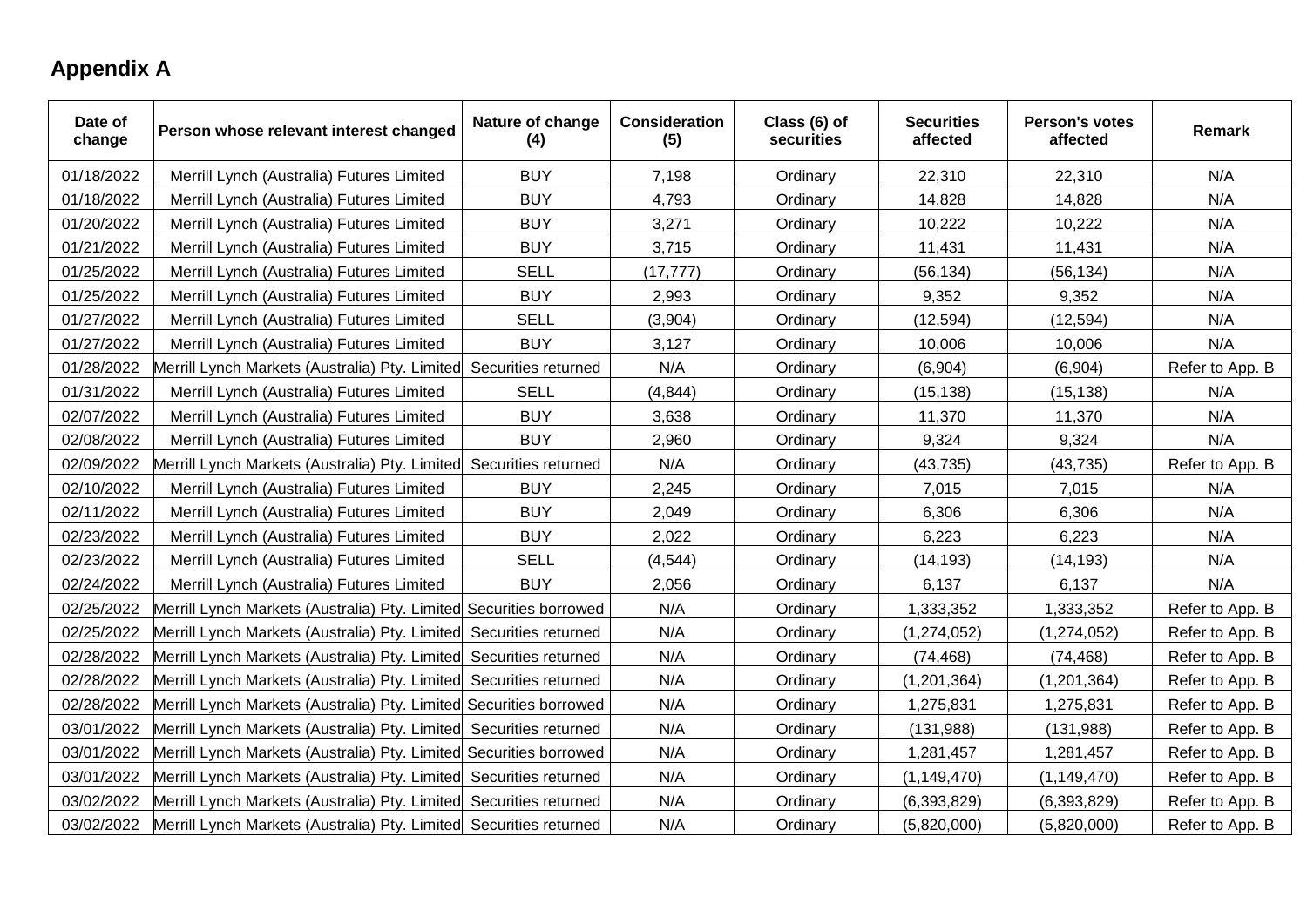| Date of<br>change | Person whose relevant interest changed                             | Nature of change<br>(4) | <b>Consideration</b><br>(5) | Class (6) of<br>securities | <b>Securities</b><br>affected | <b>Person's votes</b><br>affected | Remark          |
|-------------------|--------------------------------------------------------------------|-------------------------|-----------------------------|----------------------------|-------------------------------|-----------------------------------|-----------------|
| 03/02/2022        | Merrill Lynch Markets (Australia) Pty. Limited                     | Securities returned     | N/A                         | Ordinary                   | (1, 281, 457)                 | (1, 281, 457)                     | Refer to App. B |
| 03/02/2022        | Merrill Lynch Markets (Australia) Pty. Limited                     | Securities returned     | N/A                         | Ordinary                   | (2,910,000)                   | (2,910,000)                       | Refer to App. B |
| 03/02/2022        | Merrill Lynch Markets (Australia) Pty. Limited                     | Securities returned     | N/A                         | Ordinary                   | (126, 361)                    | (126, 361)                        | Refer to App. B |
| 03/02/2022        | Merrill Lynch (Australia) Futures Limited                          | <b>BUY</b>              | 7,241                       | Ordinary                   | 21,195                        | 21,195                            | N/A             |
| 03/03/2022        | Merrill Lynch (Australia) Futures Limited                          | <b>SELL</b>             | (450, 840)                  | Ordinary                   | (1,360,000)                   | (1,360,000)                       | N/A             |
| 03/03/2022        | Merrill Lynch (Australia) Futures Limited                          | <b>BUY</b>              | 20,079                      | Ordinary                   | 59,917                        | 59,917                            | N/A             |
| 03/04/2022        | Merrill Lynch (Australia) Futures Limited                          | <b>BUY</b>              | 2,580                       | Ordinary                   | 7,939                         | 7,939                             | N/A             |
| 03/04/2022        | Merrill Lynch (Australia) Futures Limited                          | <b>SELL</b>             | (3,935)                     | Ordinary                   | (12, 108)                     | (12, 108)                         | N/A             |
| 03/04/2022        | Merrill Lynch (Australia) Futures Limited                          | <b>SELL</b>             | (162, 700)                  | Ordinary                   | (500,000)                     | (500,000)                         | N/A             |
| 03/07/2022        | Merrill Lynch (Australia) Futures Limited                          | <b>BUY</b>              | 15,174                      | Ordinary                   | 46,428                        | 46,428                            | N/A             |
| 03/08/2022        | Merrill Lynch (Australia) Futures Limited                          | <b>SELL</b>             | (8,067)                     | Ordinary                   | (24, 820)                     | (24, 820)                         | N/A             |
| 03/08/2022        | Merrill Lynch (Australia) Futures Limited                          | <b>BUY</b>              | 3,396                       | Ordinary                   | 10,613                        | 10,613                            | N/A             |
| 03/09/2022        | Merrill Lynch (Australia) Futures Limited                          | <b>BUY</b>              | 10,943                      | Ordinary                   | 33,160                        | 33,160                            | N/A             |
| 03/10/2022        | Merrill Lynch (Australia) Futures Limited                          | <b>SELL</b>             | (117, 250)                  | Ordinary                   | (350,000)                     | (350,000)                         | N/A             |
| 03/10/2022        | Merrill Lynch (Australia) Futures Limited                          | <b>BUY</b>              | 3,033                       | Ordinary                   | 9,053                         | 9,053                             | N/A             |
| 03/11/2022        | Merrill Lynch (Australia) Futures Limited                          | <b>BUY</b>              | 6,641                       | Ordinary                   | 22,511                        | 22,511                            | N/A             |
| 03/11/2022        | Merrill Lynch (Australia) Futures Limited                          | <b>SELL</b>             | (38, 772)                   | Ordinary                   | (132, 825)                    | (132, 825)                        | N/A             |
| 03/15/2022        | Merrill Lynch (Australia) Futures Limited                          | <b>BUY</b>              | 6,727                       | Ordinary                   | 21,355                        | 21,355                            | N/A             |
| 03/16/2022        | Merrill Lynch Markets (Australia) Pty. Limited Securities borrowed |                         | N/A                         | Ordinary                   | 17,598,719                    | 17,598,719                        | Refer to App. B |
| 03/17/2022        | Merrill Lynch Markets (Australia) Pty. Limited Securities returned |                         | N/A                         | Ordinary                   | (2,201)                       | (2,201)                           | Refer to App. B |
| 03/17/2022        | Merrill Lynch Markets (Australia) Pty. Limited Securities borrowed |                         | N/A                         | Ordinary                   | 515,360                       | 515,360                           | Refer to App. B |
| 03/17/2022        | Merrill Lynch (Australia) Futures Limited                          | <b>BUY</b>              | 3,516                       | Ordinary                   | 12,124                        | 12,124                            | N/A             |
| 03/17/2022        | Merrill Lynch (Australia) Futures Limited                          | <b>SELL</b>             | (186)                       | Ordinary                   | (631)                         | (631)                             | N/A             |
| 03/18/2022        | Merrill Lynch (Australia) Futures Limited                          | <b>SELL</b>             | (3, 448)                    | Ordinary                   | (11, 493)                     | (11, 493)                         | N/A             |
| 03/21/2022        | Merrill Lynch Markets (Australia) Pty. Limited                     | Securities returned     | N/A                         | Ordinary                   | (17, 596, 518)                | (17, 596, 518)                    | Refer to App. B |
| 03/21/2022        | Merrill Lynch Markets (Australia) Pty. Limited                     | Securities returned     | N/A                         | Ordinary                   | (3,065)                       | (3,065)                           | Refer to App. B |
| 03/21/2022        | Merrill Lynch Markets (Australia) Pty. Limited Securities borrowed |                         | N/A                         | Ordinary                   | 18,111,878                    | 18,111,878                        | Refer to App. B |
| 03/21/2022        | Merrill Lynch Markets (Australia) Pty. Limited Securities returned |                         | N/A                         | Ordinary                   | (515, 360)                    | (515, 360)                        | Refer to App. B |
| 03/21/2022        | Merrill Lynch (Australia) Futures Limited                          | <b>BUY</b>              | 10,948                      | Ordinary                   | 36,492                        | 36,492                            | N/A             |
| 03/22/2022        | Merrill Lynch (Australia) Futures Limited                          | <b>BUY</b>              | 6,900                       | Ordinary                   | 22,622                        | 22,622                            | N/A             |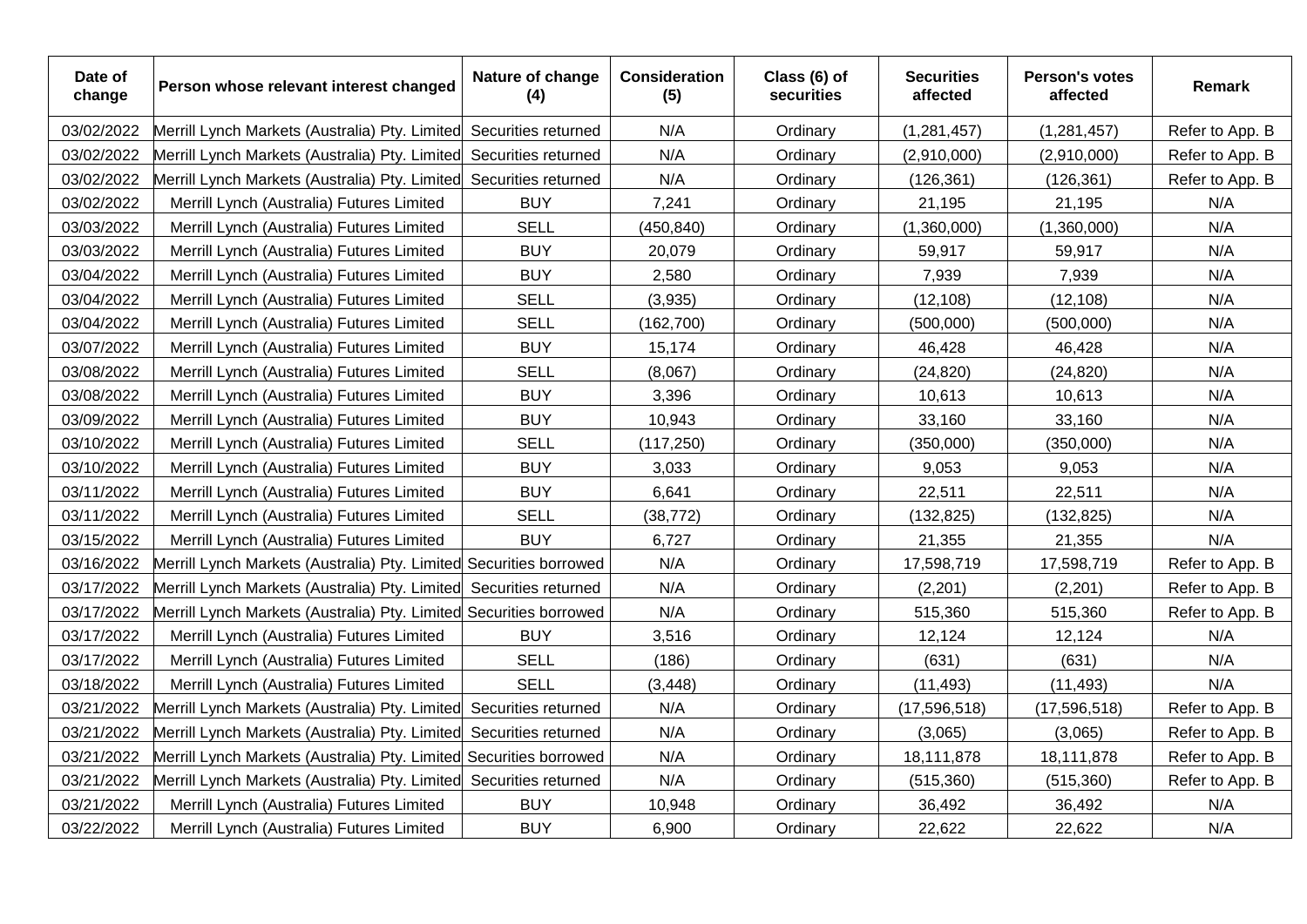| Date of<br>change | Person whose relevant interest changed                             | Nature of change<br>(4) | <b>Consideration</b><br>(5) | Class (6) of<br>securities | <b>Securities</b><br>affected | Person's votes<br>affected | <b>Remark</b>   |
|-------------------|--------------------------------------------------------------------|-------------------------|-----------------------------|----------------------------|-------------------------------|----------------------------|-----------------|
| 03/23/2022        | Merrill Lynch (Australia) Futures Limited                          | <b>BUY</b>              | 10,001                      | Ordinary                   | 31,253                        | 31,253                     | N/A             |
| 03/23/2022        | Merrill Lynch (Australia) Futures Limited                          | <b>BUY</b>              | 10,960                      | Ordinary                   | 34,794                        | 34,794                     | N/A             |
| 03/24/2022        | Merrill Lynch (Australia) Futures Limited                          | <b>BUY</b>              | 9,807                       | Ordinary                   | 30,648                        | 30,648                     | N/A             |
| 03/24/2022        | Merrill Lynch (Australia) Futures Limited                          | <b>BUY</b>              | 11,307                      | Ordinary                   | 34,790                        | 34,790                     | N/A             |
| 03/25/2022        | Merrill Lynch (Australia) Futures Limited                          | <b>BUY</b>              | 11,126                      | Ordinary                   | 34,295                        | 34,295                     | N/A             |
| 03/25/2022        | Merrill Lynch (Australia) Futures Limited                          | <b>BUY</b>              | 2,057                       | Ordinary                   | 6,427                         | 6,427                      | N/A             |
| 03/28/2022        | Merrill Lynch (Australia) Futures Limited                          | <b>BUY</b>              | 33,641                      | Ordinary                   | 102,963                       | 102,963                    | N/A             |
| 03/29/2022        | Merrill Lynch (Australia) Futures Limited                          | <b>BUY</b>              | 8,871                       | Ordinary                   | 26,091                        | 26,091                     | N/A             |
| 03/29/2022        | Merrill Lynch (Australia) Futures Limited                          | <b>BUY</b>              | 13,866                      | Ordinary                   | 42,017                        | 42,017                     | N/A             |
| 03/30/2022        | Merrill Lynch Markets (Australia) Pty. Limited Securities borrowed |                         | N/A                         | Ordinary                   | 3,048,950                     | 3,048,950                  | Refer to App. B |
| 03/30/2022        | Merrill Lynch (Australia) Futures Limited                          | <b>BUY</b>              | 13,477                      | Ordinary                   | 39,639                        | 39,639                     | N/A             |
| 03/30/2022        | Merrill Lynch (Australia) Futures Limited                          | <b>SELL</b>             | (6, 482)                    | Ordinary                   | (18, 519)                     | (18, 519)                  | N/A             |
| 03/31/2022        | Merrill Lynch Markets (Australia) Pty. Limited                     | Securities returned     | N/A                         | Ordinary                   | (24, 156)                     | (24, 156)                  | Refer to App. B |
| 03/31/2022        | Merrill Lynch (Australia) Futures Limited                          | <b>BUY</b>              | 6,143                       | Ordinary                   | 17,951                        | 17,951                     | N/A             |
| 03/31/2022        | Merrill Lynch (Australia) Futures Limited                          | <b>SELL</b>             | (10, 481)                   | Ordinary                   | (29, 523)                     | (29, 523)                  | N/A             |
| 03/31/2022        | Merrill Lynch (Australia) Futures Limited                          | <b>BUY</b>              | 13,083                      | Ordinary                   | 37,720                        | 37,720                     | N/A             |
| 03/31/2022        | Merrill Lynch (Australia) Futures Limited                          | <b>BUY</b>              | 295                         | Ordinary                   | 856                           | 856                        | N/A             |
| 04/01/2022        | Merrill Lynch Markets (Australia) Pty. Limited                     | Securities returned     | N/A                         | Ordinary                   | (2,855,374)                   | (2,855,374)                | Refer to App. B |
| 04/01/2022        | Merrill Lynch Markets (Australia) Pty. Limited Securities borrowed |                         | N/A                         | Ordinary                   | 2,864,016                     | 2,864,016                  | Refer to App. B |
| 04/01/2022        | Merrill Lynch (Australia) Futures Limited                          | <b>BUY</b>              | 17,765                      | Ordinary                   | 53,223                        | 53,223                     | N/A             |
| 04/01/2022        | Merrill Lynch (Australia) Futures Limited                          | <b>BUY</b>              | 12,755                      | Ordinary                   | 38,650                        | 38,650                     | N/A             |
| 04/01/2022        | Merrill Lynch (Australia) Futures Limited                          | <b>BUY</b>              | 4,296                       | Ordinary                   | 13,018                        | 13,018                     | N/A             |
| 04/04/2022        | Merrill Lynch Markets (Australia) Pty. Limited Securities borrowed |                         | N/A                         | Ordinary                   | 1,472,608                     | 1,472,608                  | Refer to App. B |
| 04/04/2022        | Merrill Lynch (Australia) Futures Limited                          | <b>BUY</b>              | 13,087                      | Ordinary                   | 38,492                        | 38,492                     | N/A             |
| 04/04/2022        | Merrill Lynch (Australia) Futures Limited                          | <b>SELL</b>             | (5,930)                     | Ordinary                   | (17, 441)                     | (17, 441)                  | N/A             |
| 04/04/2022        | Merrill Lynch (Australia) Futures Limited                          | <b>BUY</b>              | 13,951                      | Ordinary                   | 41,033                        | 41,033                     | N/A             |
| 04/05/2022        | Merrill Lynch (Australia) Futures Limited                          | <b>BUY</b>              | 2,652                       | Ordinary                   | 8,035                         | 8,035                      | N/A             |
| 04/06/2022        | Merrill Lynch Markets (Australia) Pty. Limited                     | Securities returned     | N/A                         | Ordinary                   | (1,318,002)                   | (1,318,002)                | Refer to App. B |
| 04/06/2022        | Merrill Lynch Markets (Australia) Pty. Limited Securities returned |                         | N/A                         | Ordinary                   | (169, 420)                    | (169, 420)                 | Refer to App. B |
| 04/06/2022        | Merrill Lynch Markets (Australia) Pty. Limited Securities borrowed |                         | N/A                         | Ordinary                   | 1,485,870                     | 1,485,870                  | Refer to App. B |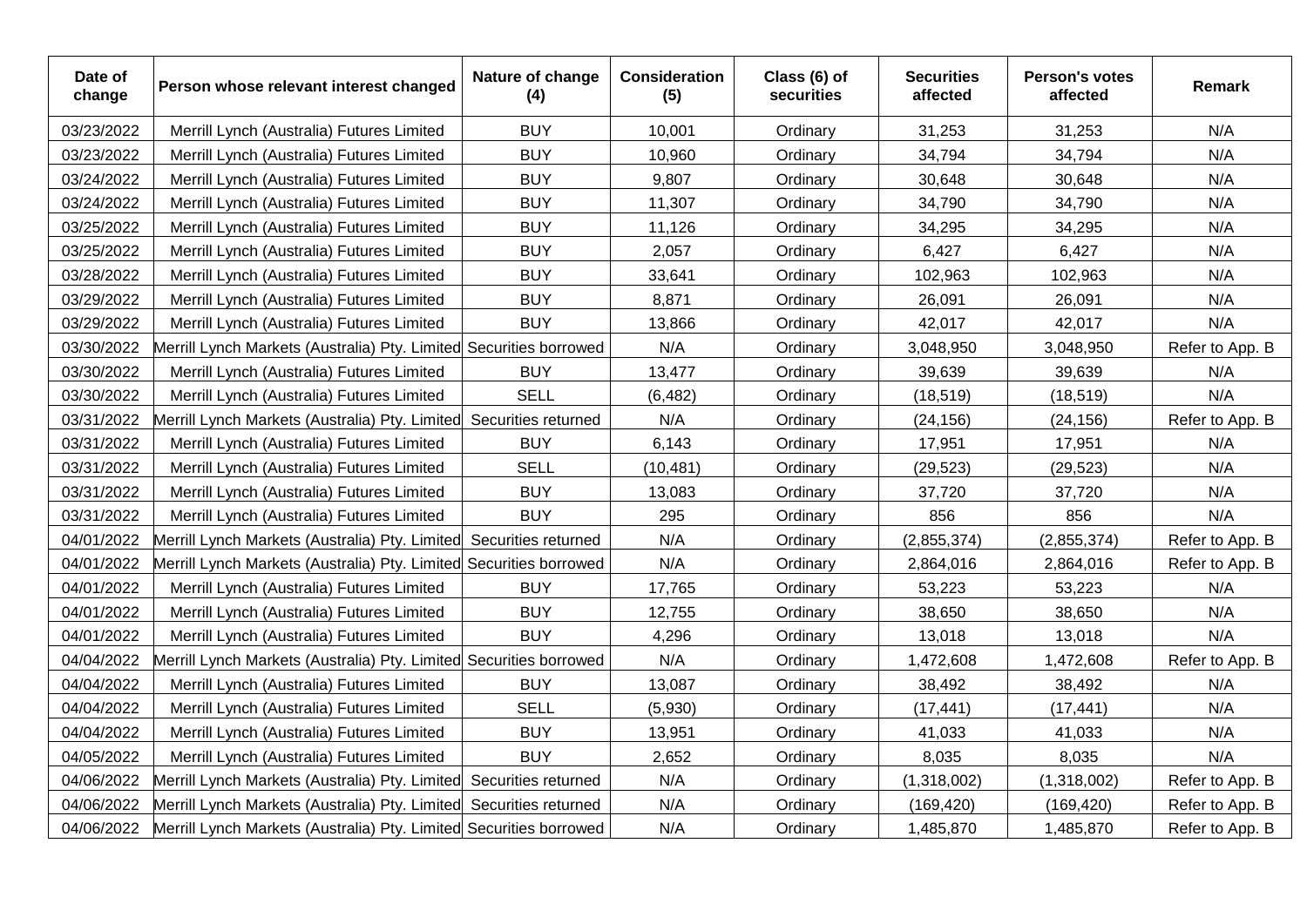| Date of<br>change | Person whose relevant interest changed                             | Nature of change<br>(4) | <b>Consideration</b><br>(5) | Class (6) of<br>securities | <b>Securities</b><br>affected | Person's votes<br>affected | Remark          |
|-------------------|--------------------------------------------------------------------|-------------------------|-----------------------------|----------------------------|-------------------------------|----------------------------|-----------------|
| 04/06/2022        | Merrill Lynch (Australia) Futures Limited                          | <b>SELL</b>             | (11, 675)                   | Ordinary                   | (35, 379)                     | (35, 379)                  | N/A             |
| 04/07/2022        | Merrill Lynch (Australia) Futures Limited                          | <b>BUY</b>              | 10,125                      | Ordinary                   | 31,641                        | 31,641                     | N/A             |
| 04/08/2022        | Merrill Lynch (Australia) Futures Limited                          | <b>BUY</b>              | 9,574                       | Ordinary                   | 29,919                        | 29,919                     | N/A             |
| 04/08/2022        | Merrill Lynch (Australia) Futures Limited                          | <b>BUY</b>              | 7,828                       | Ordinary                   | 24,461                        | 24,461                     | N/A             |
| 04/11/2022        | Merrill Lynch Markets (Australia) Pty. Limited Securities borrowed |                         | N/A                         | Ordinary                   | 886,592                       | 886,592                    | Refer to App. B |
| 04/11/2022        | Merrill Lynch (Australia) Futures Limited                          | <b>BUY</b>              | 9,573                       | Ordinary                   | 29,454                        | 29,454                     | N/A             |
| 04/11/2022        | Merrill Lynch (Australia) Futures Limited                          | <b>BUY</b>              | 9,729                       | Ordinary                   | 29,935                        | 29,935                     | N/A             |
| 04/12/2022        | Merrill Lynch Markets (Australia) Pty. Limited Securities borrowed |                         | N/A                         | Ordinary                   | 3,037,666                     | 3,037,666                  | Refer to App. B |
| 04/12/2022        | Merrill Lynch (Australia) Futures Limited                          | <b>BUY</b>              | 8,096                       | Ordinary                   | 24,534                        | 24,534                     | N/A             |
| 04/13/2022        | Merrill Lynch Markets (Australia) Pty. Limited Securities borrowed |                         | N/A                         | Ordinary                   | 1,025,541                     | 1,025,541                  | Refer to App. B |
| 04/13/2022        | Merrill Lynch (Australia) Futures Limited                          | <b>BUY</b>              | 6,237                       | Ordinary                   | 19,190                        | 19,190                     | N/A             |
| 04/14/2022        | Merrill Lynch Markets (Australia) Pty. Limited Securities borrowed |                         | N/A                         | Ordinary                   | 2,185,402                     | 2,185,402                  | Refer to App. B |
| 04/14/2022        | Merrill Lynch (Australia) Futures Limited                          | <b>BUY</b>              | 15,255                      | Ordinary                   | 46,938                        | 46,938                     | N/A             |
| 04/19/2022        | Merrill Lynch (Australia) Futures Limited                          | <b>BUY</b>              | 7,603                       | Ordinary                   | 23,214                        | 23,214                     | N/A             |
| 04/19/2022        | Merrill Lynch (Australia) Futures Limited                          | <b>BUY</b>              | 8,770                       | Ordinary                   | 26,986                        | 26,986                     | N/A             |
| 04/20/2022        | Merrill Lynch Markets (Australia) Pty. Limited Securities returned |                         | N/A                         | Ordinary                   | (1,025,541)                   | (1,025,541)                | Refer to App. B |
| 04/20/2022        | Merrill Lynch Markets (Australia) Pty. Limited Securities borrowed |                         | N/A                         | Ordinary                   | 3,902,430                     | 3,902,430                  | Refer to App. B |
| 04/20/2022        | Merrill Lynch Markets (Australia) Pty. Limited Securities returned |                         | N/A                         | Ordinary                   | (1,485,870)                   | (1,485,870)                | Refer to App. B |
| 04/20/2022        | Merrill Lynch Markets (Australia) Pty. Limited Securities returned |                         | N/A                         | Ordinary                   | (154, 606)                    | (154, 606)                 | Refer to App. B |
| 04/20/2022        | Merrill Lynch Markets (Australia) Pty. Limited Securities returned |                         | N/A                         | Ordinary                   | (886, 592)                    | (886, 592)                 | Refer to App. B |
| 04/20/2022        | Merrill Lynch Markets (Australia) Pty. Limited Securities returned |                         | N/A                         | Ordinary                   | (286, 227)                    | (286, 227)                 | Refer to App. B |
| 04/21/2022        | Merrill Lynch Markets (Australia) Pty. Limited Securities borrowed |                         | N/A                         | Ordinary                   | 4,098,871                     | 4,098,871                  | Refer to App. B |
| 04/22/2022        | Merrill Lynch Markets (Australia) Pty. Limited Securities returned |                         | N/A                         | Ordinary                   | (86, 779)                     | (86, 779)                  | Refer to App. B |
| 04/22/2022        | Merrill Lynch (Australia) Futures Limited                          | <b>BUY</b>              | 2,534                       | Ordinary                   | 7,797                         | 7,797                      | N/A             |
| 04/26/2022        | Merrill Lynch Markets (Australia) Pty. Limited Securities returned |                         | N/A                         | Ordinary                   | (112, 187)                    | (112, 187)                 | Refer to App. B |
| 04/26/2022        | Merrill Lynch Markets (Australia) Pty. Limited Securities returned |                         | N/A                         | Ordinary                   | (83,087)                      | (83,087)                   | Refer to App. B |
| 04/26/2022        | Merrill Lynch (Australia) Futures Limited                          | <b>SELL</b>             | (4, 825)                    | Ordinary                   | (15,079)                      | (15,079)                   | N/A             |
| 04/27/2022        | Merrill Lynch Markets (Australia) Pty. Limited Securities borrowed |                         | N/A                         | Ordinary                   | 1,346,643                     | 1,346,643                  | Refer to App. B |
| 04/27/2022        | Merrill Lynch Markets (Australia) Pty. Limited Securities returned |                         | N/A                         | Ordinary                   | (44, 550)                     | (44, 550)                  | Refer to App. B |
| 04/27/2022        | Merrill Lynch (Australia) Futures Limited                          | <b>SELL</b>             | (5, 189)                    | Ordinary                   | (16, 739)                     | (16, 739)                  | N/A             |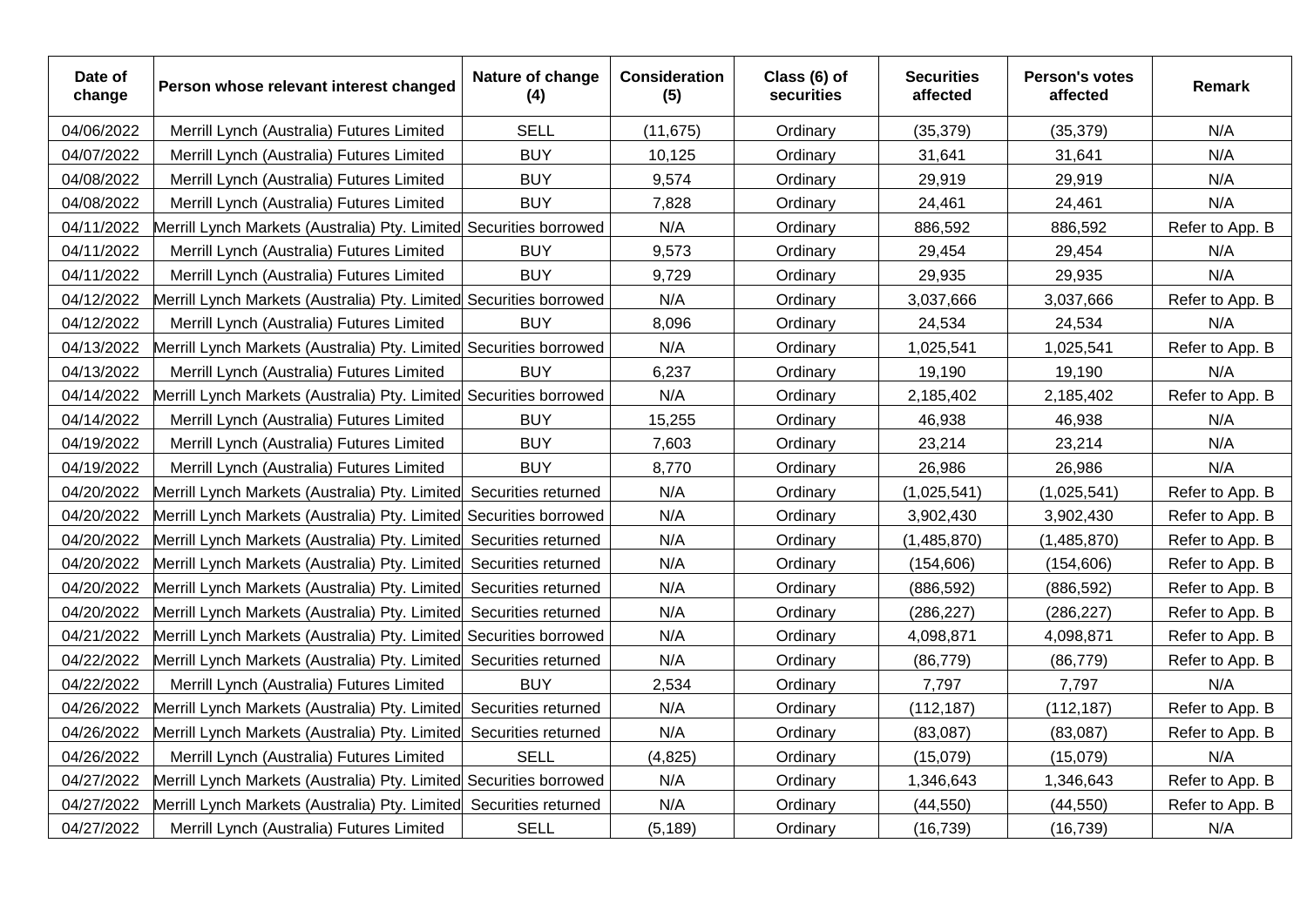| Date of<br>change | Person whose relevant interest changed                             | Nature of change<br>(4) | <b>Consideration</b><br>(5) | Class (6) of<br>securities | <b>Securities</b><br>affected | Person's votes<br>affected | Remark          |
|-------------------|--------------------------------------------------------------------|-------------------------|-----------------------------|----------------------------|-------------------------------|----------------------------|-----------------|
| 04/27/2022        | Merrill Lynch (Australia) Futures Limited                          | <b>SELL</b>             | (4, 285)                    | Ordinary                   | (13,602)                      | (13,602)                   | N/A             |
| 04/28/2022        | Merrill Lynch (Australia) Futures Limited                          | <b>BUY</b>              | 6,495                       | Ordinary                   | 20,456                        | 20,456                     | N/A             |
| 04/29/2022        | Merrill Lynch Markets (Australia) Pty. Limited                     | Securities returned     | N/A                         | Ordinary                   | (1,302,093)                   | (1,302,093)                | Refer to App. B |
| 04/29/2022        | Merrill Lynch Markets (Australia) Pty. Limited Securities borrowed |                         | N/A                         | Ordinary                   | 1,318,406                     | 1,318,406                  | Refer to App. B |
| 04/29/2022        | Merrill Lynch (Australia) Futures Limited                          | <b>BUY</b>              | 12,756                      | Ordinary                   | 39,624                        | 39,624                     | N/A             |
| 05/02/2022        | Merrill Lynch Markets (Australia) Pty. Limited                     | Securities returned     | N/A                         | Ordinary                   | (16, 883)                     | (16, 883)                  | Refer to App. B |
| 05/02/2022        | Merrill Lynch Markets (Australia) Pty. Limited                     | Securities returned     | N/A                         | Ordinary                   | (16, 883)                     | (16, 883)                  | Refer to App. B |
| 05/02/2022        | Merrill Lynch (Australia) Futures Limited                          | <b>BUY</b>              | 79                          | Ordinary                   | 246                           | 246                        | N/A             |
| 05/02/2022        | Merrill Lynch (Australia) Futures Limited                          | <b>SELL</b>             | (3,387,272)                 | Ordinary                   | (10, 753, 244)                | (10, 753, 244)             | N/A             |
| 05/02/2022        | Merrill Lynch (Australia) Futures Limited                          | <b>BUY</b>              | 3,387,272                   | Ordinary                   | 10,753,244                    | 10,753,244                 | N/A             |
| 05/03/2022        | Merrill Lynch Markets (Australia) Pty. Limited                     | Securities returned     | N/A                         | Ordinary                   | (10, 784)                     | (10, 784)                  | Refer to App. B |
| 05/03/2022        | Merrill Lynch Markets (Australia) Pty. Limited                     | Securities returned     | N/A                         | Ordinary                   | (17, 368)                     | (17, 368)                  | Refer to App. B |
| 05/03/2022        | Merrill Lynch Markets (Australia) Pty. Limited                     | Securities returned     | N/A                         | Ordinary                   | (28, 152)                     | (28, 152)                  | Refer to App. B |
| 05/03/2022        | Merrill Lynch (Australia) Futures Limited                          | <b>BUY</b>              | 8,873                       | Ordinary                   | 27,827                        | 27,827                     | N/A             |
| 05/04/2022        | Merrill Lynch (Australia) Futures Limited                          | <b>BUY</b>              | 4,727                       | Ordinary                   | 14,773                        | 14,773                     | N/A             |
| 05/04/2022        | Merrill Lynch (Australia) Futures Limited                          | <b>BUY</b>              | 3,386                       | Ordinary                   | 10,419                        | 10,419                     | N/A             |
| 05/05/2022        | Merrill Lynch Markets (Australia) Pty. Limited                     | Securities returned     | N/A                         | Ordinary                   | (19, 118)                     | (19, 118)                  | Refer to App. B |
| 05/05/2022        | Merrill Lynch Markets (Australia) Pty. Limited                     | Securities returned     | N/A                         | Ordinary                   | (4, 301)                      | (4, 301)                   | Refer to App. B |
| 05/05/2022        | Merrill Lynch (Australia) Futures Limited                          | <b>BUY</b>              | 8,329                       | Ordinary                   | 25,629                        | 25,629                     | N/A             |
| 05/06/2022        | Merrill Lynch (Australia) Futures Limited                          | <b>BUY</b>              | 6,395                       | Ordinary                   | 19,983                        | 19,983                     | N/A             |
| 05/09/2022        | Merrill Lynch (Australia) Futures Limited                          | <b>SELL</b>             | (3, 575)                    | Ordinary                   | (11, 173)                     | (11, 173)                  | N/A             |
| 05/10/2022        | Merrill Lynch Markets (Australia) Pty. Limited                     | Securities returned     | N/A                         | Ordinary                   | (23, 398)                     | (23, 398)                  | Refer to App. B |
| 05/10/2022        | Merrill Lynch (Australia) Futures Limited                          | <b>SELL</b>             | (3,943)                     | Ordinary                   | (12, 928)                     | (12, 928)                  | N/A             |
| 05/11/2022        | Merrill Lynch (Australia) Futures Limited                          | <b>SELL</b>             | (1, 542)                    | Ordinary                   | (4, 973)                      | (4,973)                    | N/A             |
| 05/11/2022        | Merrill Lynch (Australia) Futures Limited                          | <b>BUY</b>              | 1,313                       | Ordinary                   | 4,304                         | 4,304                      | N/A             |
| 05/11/2022        | Merrill Lynch (Australia) Futures Limited                          | <b>BUY</b>              | 1,796                       | Ordinary                   | 5,889                         | 5,889                      | N/A             |
| 05/11/2022        | Merrill Lynch (Australia) Futures Limited                          | <b>BUY</b>              | 615                         | Ordinary                   | 2,018                         | 2,018                      | N/A             |
| 05/12/2022        | Merrill Lynch Markets (Australia) Pty. Limited Securities borrowed |                         | N/A                         | Ordinary                   | 9,153,607                     | 9,153,607                  | Refer to App. B |
| 05/12/2022        | Merrill Lynch (Australia) Futures Limited                          | <b>BUY</b>              | 5,088                       | Ordinary                   | 16,682                        | 16,682                     | N/A             |
| 05/13/2022        | Merrill Lynch Markets (Australia) Pty. Limited Securities returned |                         | N/A                         | Ordinary                   | (1,572,572)                   | (1,572,572)                | Refer to App. B |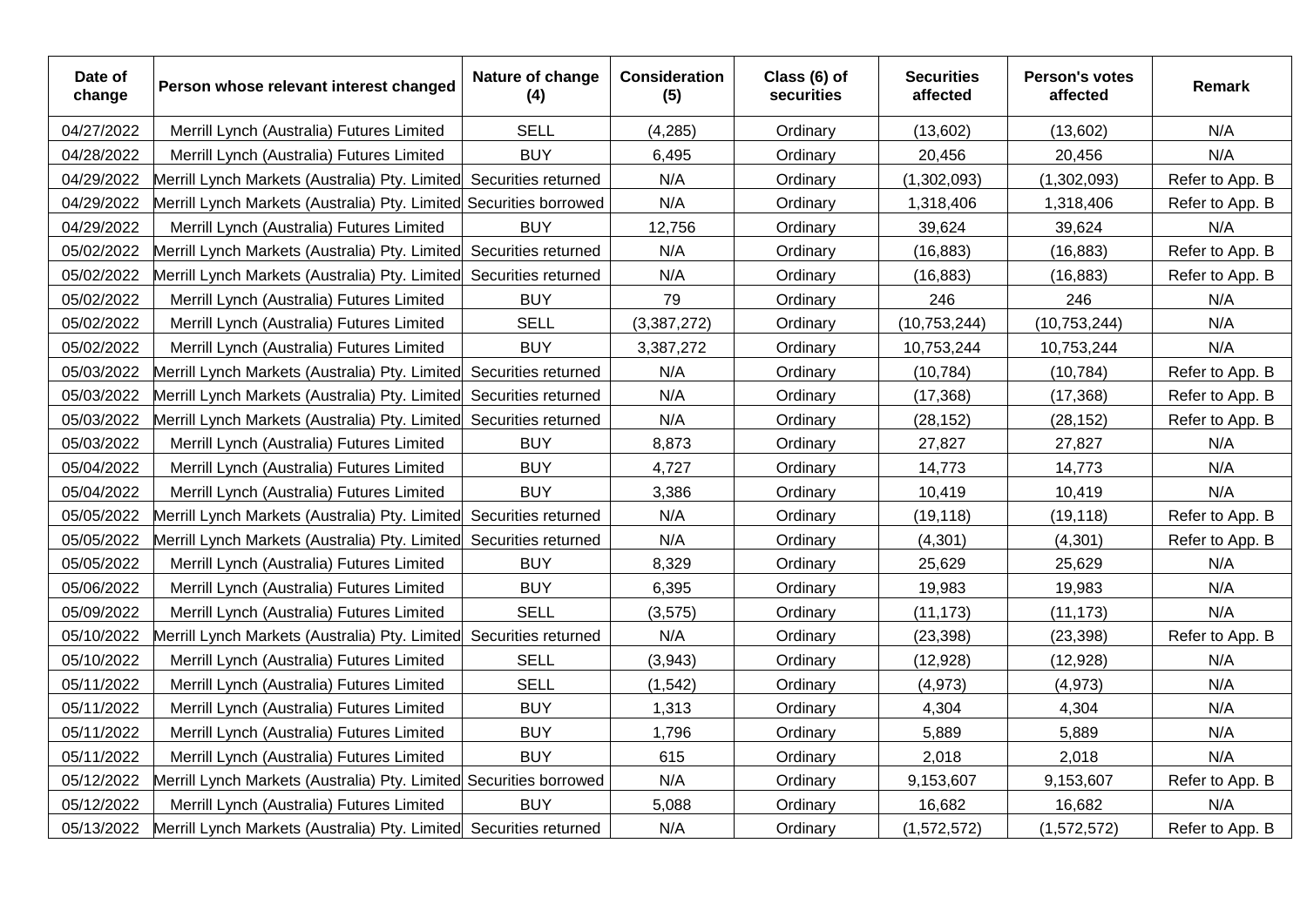| Date of<br>change | Person whose relevant interest changed                             | Nature of change<br>(4) | <b>Consideration</b><br>(5) | Class (6) of<br>securities | <b>Securities</b><br>affected | Person's votes<br>affected | <b>Remark</b>   |
|-------------------|--------------------------------------------------------------------|-------------------------|-----------------------------|----------------------------|-------------------------------|----------------------------|-----------------|
| 05/13/2022        | Merrill Lynch Markets (Australia) Pty. Limited Securities returned |                         | N/A                         | Ordinary                   | (412,092)                     | (412,092)                  | Refer to App. B |
| 05/13/2022        | Merrill Lynch Markets (Australia) Pty. Limited Securities returned |                         | N/A                         | Ordinary                   | (905, 397)                    | (905, 397)                 | Refer to App. B |
| 05/13/2022        | Merrill Lynch Markets (Australia) Pty. Limited Securities returned |                         | N/A                         | Ordinary                   | (2,864,016)                   | (2,864,016)                | Refer to App. B |
| 05/13/2022        | Merrill Lynch Markets (Australia) Pty. Limited Securities returned |                         | N/A                         | Ordinary                   | (3,037,666)                   | (3,037,666)                | Refer to App. B |
| 05/13/2022        | Merrill Lynch (Australia) Futures Limited                          | <b>SELL</b>             | (1,228)                     | Ordinary                   | (4,093)                       | (4,093)                    | N/A             |
| 05/16/2022        | Merrill Lynch Markets (Australia) Pty. Limited Securities returned |                         | N/A                         | Ordinary                   | (320, 672)                    | (320, 672)                 | Refer to App. B |
| 05/16/2022        | Merrill Lynch Markets (Australia) Pty. Limited Securities borrowed |                         | N/A                         | Ordinary                   | 9,153,778                     | 9,153,778                  | Refer to App. B |
| 05/17/2022        | Merrill Lynch (Australia) Futures Limited                          | <b>SELL</b>             | (150,700)                   | Ordinary                   | (500,000)                     | (500,000)                  | N/A             |
| 05/17/2022        | Merrill Lynch (Australia) Futures Limited                          | <b>BUY</b>              | 4,551                       | Ordinary                   | 14,920                        | 14.920                     | N/A             |
| 05/17/2022        | Merrill Lynch (Australia) Futures Limited                          | <b>BUY</b>              | 5,152                       | Ordinary                   | 16,638                        | 16,638                     | N/A             |
| 05/17/2022        | Merrill Lynch (Australia) Futures Limited                          | <b>BUY</b>              | 4,232                       | Ordinary                   | 13,650                        | 13,650                     | N/A             |
| 05/17/2022        | Merrill Lynch Markets (Australia) Pty. Limited Securities returned |                         | N/A                         | Ordinary                   | (5,057)                       | (5,057)                    | Refer to App. B |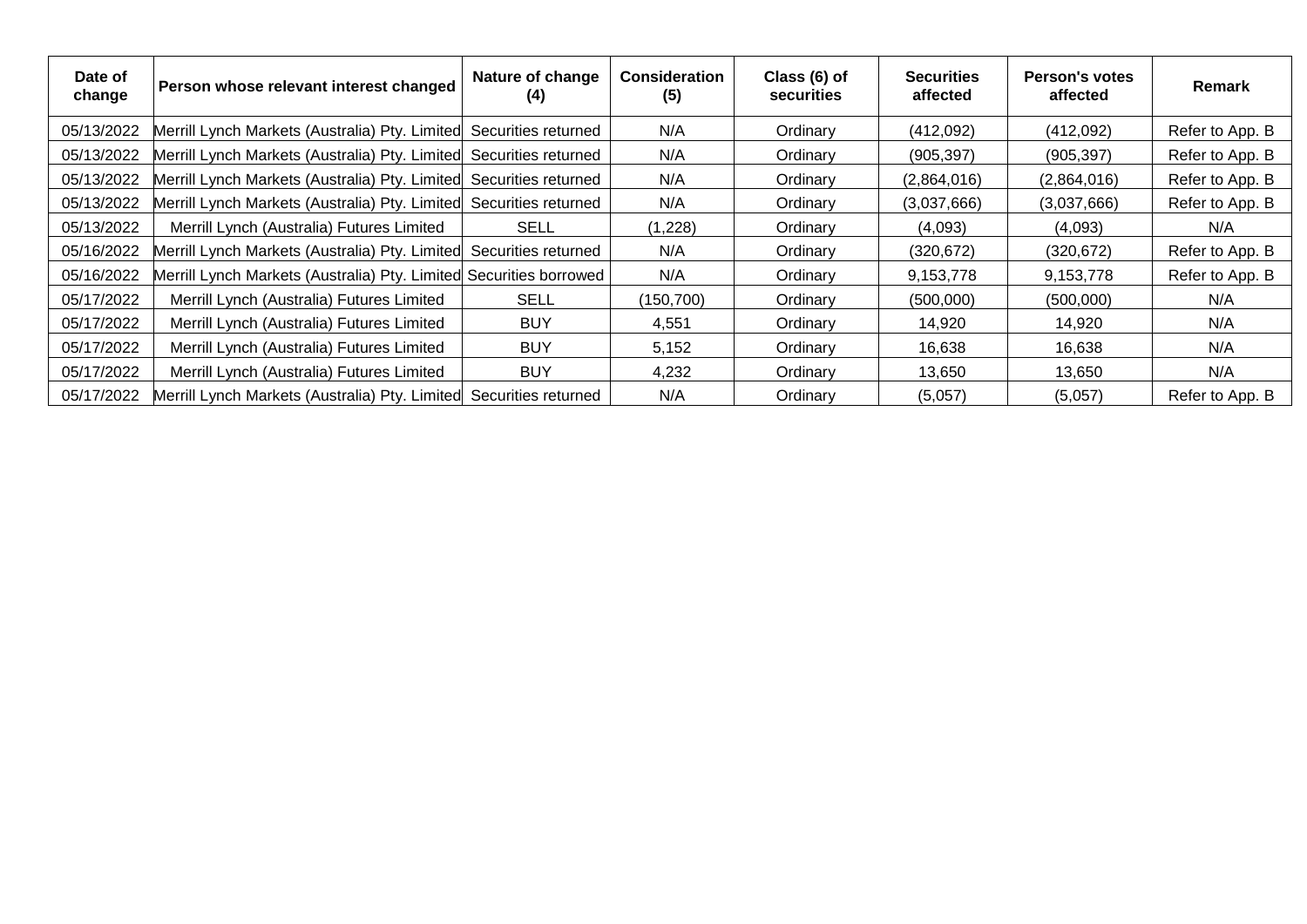## **Appendix B-1: Prescribed information**

| Type of agreement                                       | International Prime Brokerage Agreement                                                                                                                             |
|---------------------------------------------------------|---------------------------------------------------------------------------------------------------------------------------------------------------------------------|
| Parties to<br>agreement                                 | Merrill Lynch International, Merrill Lynch Markets (Australia) Pty Limited and<br>Regal Funds Management Pty Limited as Trustee of Atlantic Absolute Return<br>Fund |
| Holder of voting<br>rights                              | Securities borrower. Securities lender may instruct the registered holder to vote<br>on securities.                                                                 |
| Are there any<br>restrictions on voting<br>rights?      | <b>No</b>                                                                                                                                                           |
| If yes, detail                                          | N/A                                                                                                                                                                 |
| Scheduled return<br>date (if any)                       | On recall of the securities loan by the securities lender.                                                                                                          |
| Does the borrower<br>have the right to<br>return early? | Yes                                                                                                                                                                 |
| If yes, detail                                          | Securities borrower will have right to return assets at any time.                                                                                                   |
| Does the lender<br>have the right to<br>recall early?   | Yes                                                                                                                                                                 |
| If yes, detail                                          | Securities lender will have right to recall assets at any time.                                                                                                     |
| Will the securities be<br>returned on<br>settlement?    | Yes                                                                                                                                                                 |
| If yes, detail any<br>exceptions                        | N/A                                                                                                                                                                 |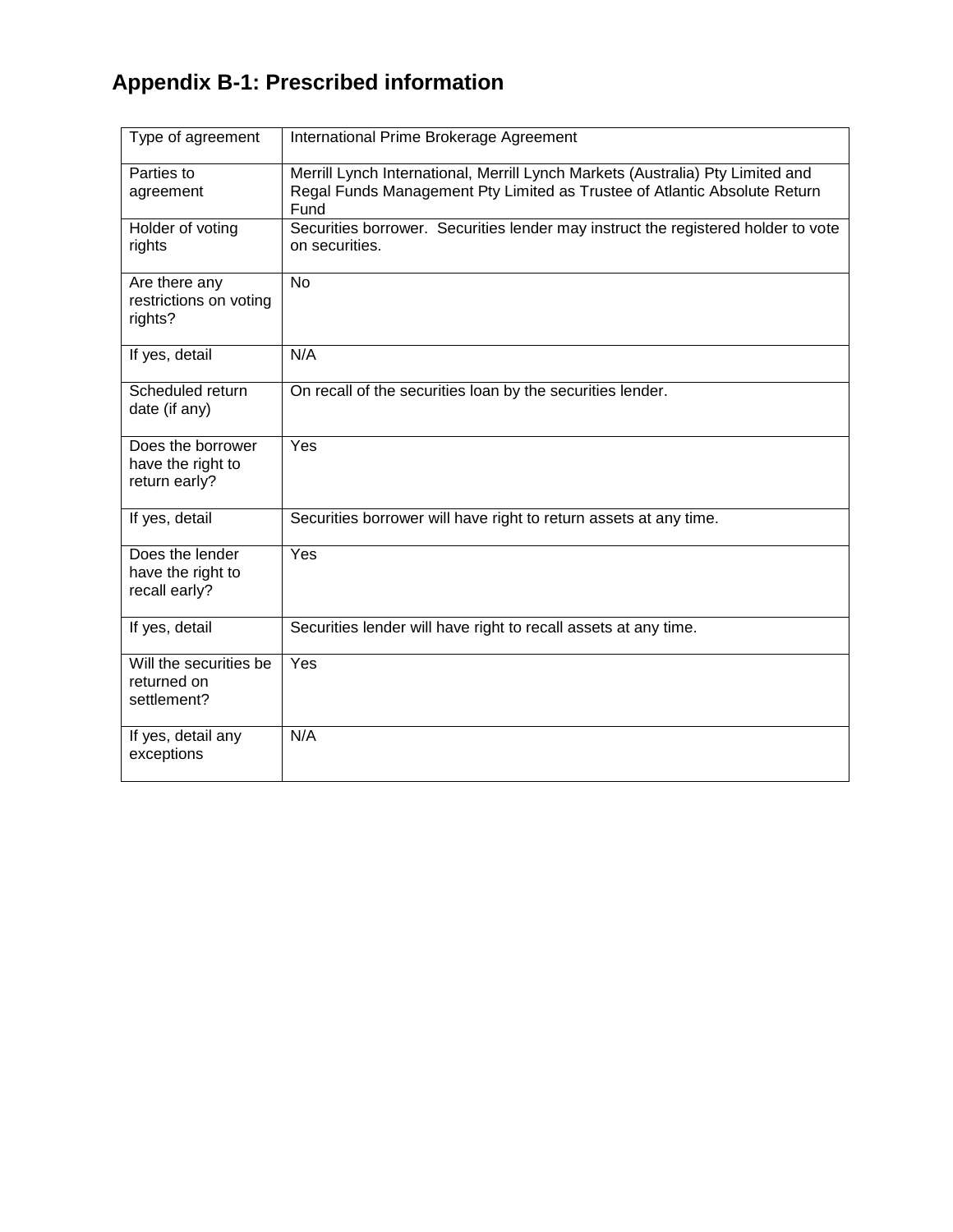## **Appendix B-2: Prescribed information**

| Type of agreement                                       | International Prime Brokerage Agreement                                                                                                                          |
|---------------------------------------------------------|------------------------------------------------------------------------------------------------------------------------------------------------------------------|
| Parties to<br>agreement                                 | Merrill Lynch International, Merrill Lynch Markets (Australia) Pty Limited and<br>Regal Funds Management Pty Limited as Trustee of Tasman Market Neutral<br>Fund |
| Holder of voting<br>rights                              | Securities borrower. Securities lender may instruct the registered holder to vote<br>on securities.                                                              |
| Are there any<br>restrictions on voting<br>rights?      | <b>No</b>                                                                                                                                                        |
| If yes, detail                                          | N/A                                                                                                                                                              |
| Scheduled return<br>date (if any)                       | On recall of the securities loan by the securities lender.                                                                                                       |
| Does the borrower<br>have the right to<br>return early? | Yes                                                                                                                                                              |
| If yes, detail                                          | Securities borrower will have right to return assets at any time.                                                                                                |
| Does the lender<br>have the right to<br>recall early?   | Yes                                                                                                                                                              |
| If yes, detail                                          | Securities lender will have right to recall assets at any time.                                                                                                  |
| Will the securities be<br>returned on<br>settlement?    | Yes                                                                                                                                                              |
| If yes, detail any<br>exceptions                        | N/A                                                                                                                                                              |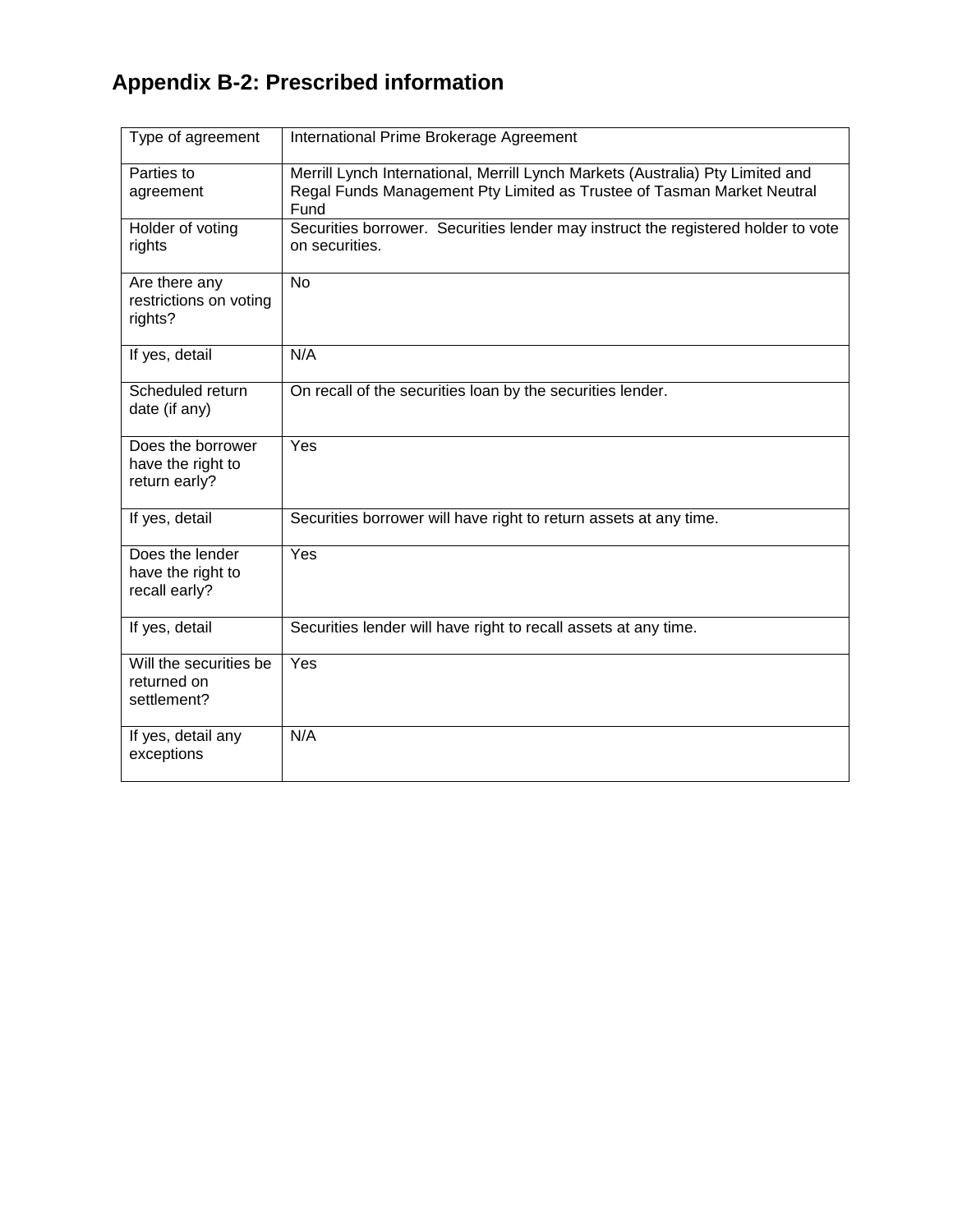## **Appendix B-3: Prescribed information**

| Type of agreement                                       | International Prime Brokerage Agreement                                                                                                                                       |
|---------------------------------------------------------|-------------------------------------------------------------------------------------------------------------------------------------------------------------------------------|
| Parties to<br>agreement                                 | Merrill Lynch International, Merrill Lynch Markets (Australia) Pty Limited and<br>Regal Funds Management Pty Limited as Trustee of Regal Australian Long<br>Short Equity Fund |
| Holder of voting<br>rights                              | Securities borrower. Securities lender may instruct the registered holder to vote<br>on securities.                                                                           |
| Are there any<br>restrictions on voting<br>rights?      | <b>No</b>                                                                                                                                                                     |
| If yes, detail                                          | N/A                                                                                                                                                                           |
| Scheduled return<br>date (if any)                       | On recall of the securities loan by the securities lender.                                                                                                                    |
| Does the borrower<br>have the right to<br>return early? | Yes                                                                                                                                                                           |
| If yes, detail                                          | Securities borrower will have right to return assets at any time.                                                                                                             |
| Does the lender<br>have the right to<br>recall early?   | Yes                                                                                                                                                                           |
| If yes, detail                                          | Securities lender will have right to recall assets at any time.                                                                                                               |
| Will the securities be<br>returned on<br>settlement?    | Yes                                                                                                                                                                           |
| If yes, detail any<br>exceptions                        | N/A                                                                                                                                                                           |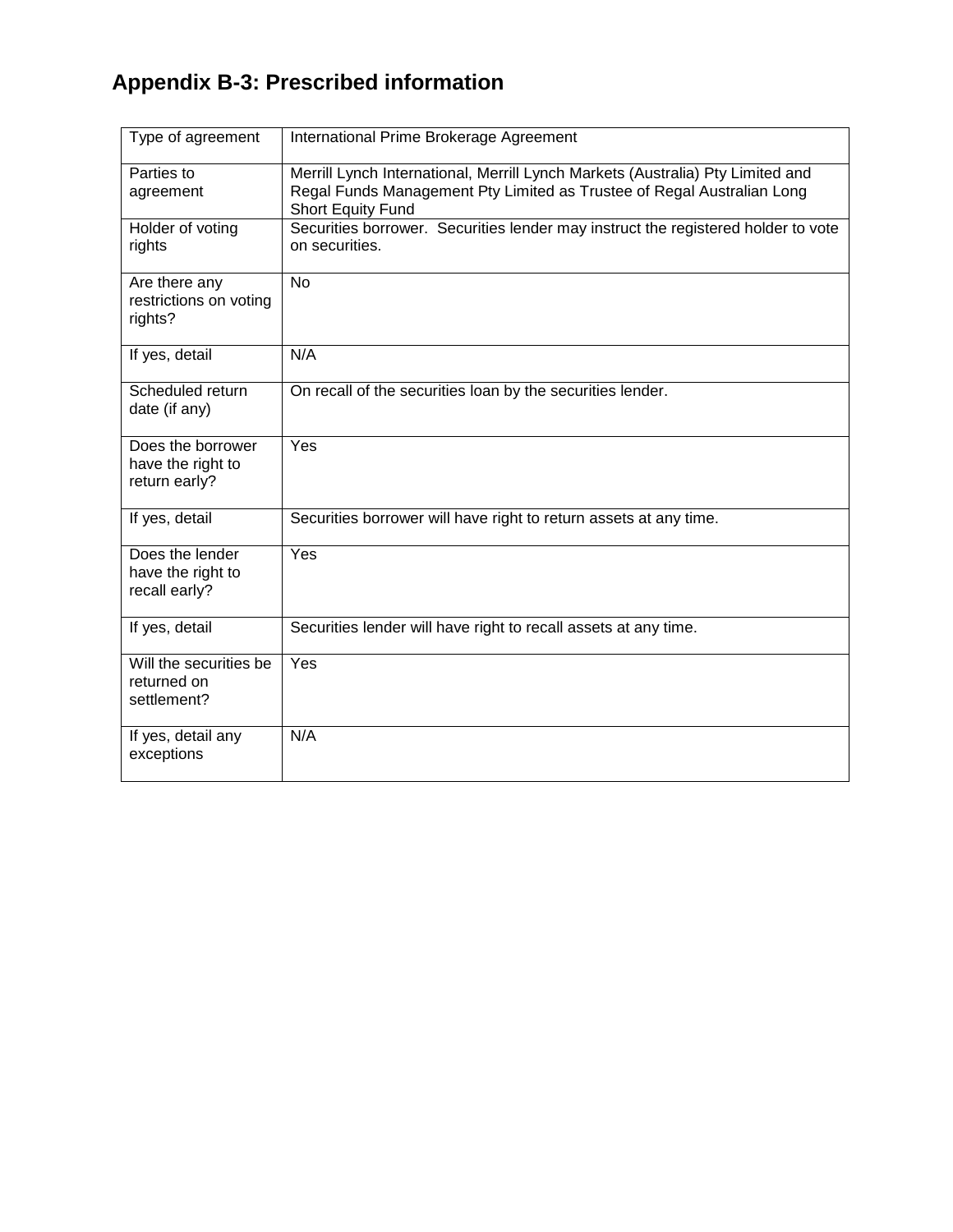## **Appendix B-4: Prescribed information**

| Type of agreement                                       | International Prime Brokerage Agreement                                                                                                                                        |
|---------------------------------------------------------|--------------------------------------------------------------------------------------------------------------------------------------------------------------------------------|
| Parties to<br>agreement                                 | Merrill Lynch International, Merrill Lynch Markets (Australia) Pty Limited and<br>Equity Trustees Limited As Trustee And Responsible Entity Of Regal<br><b>Investment Fund</b> |
| Holder of voting<br>rights                              | Securities borrower. Securities lender may instruct the registered holder to vote<br>on securities.                                                                            |
| Are there any<br>restrictions on voting<br>rights?      | <b>No</b>                                                                                                                                                                      |
| If yes, detail                                          | N/A                                                                                                                                                                            |
| Scheduled return<br>date (if any)                       | On recall of the securities loan by the securities lender.                                                                                                                     |
| Does the borrower<br>have the right to<br>return early? | Yes                                                                                                                                                                            |
| If yes, detail                                          | Securities borrower will have right to return assets at any time.                                                                                                              |
| Does the lender<br>have the right to<br>recall early?   | Yes                                                                                                                                                                            |
| If yes, detail                                          | Securities lender will have right to recall assets at any time.                                                                                                                |
| Will the securities be<br>returned on<br>settlement?    | Yes                                                                                                                                                                            |
| If yes, detail any<br>exceptions                        | N/A                                                                                                                                                                            |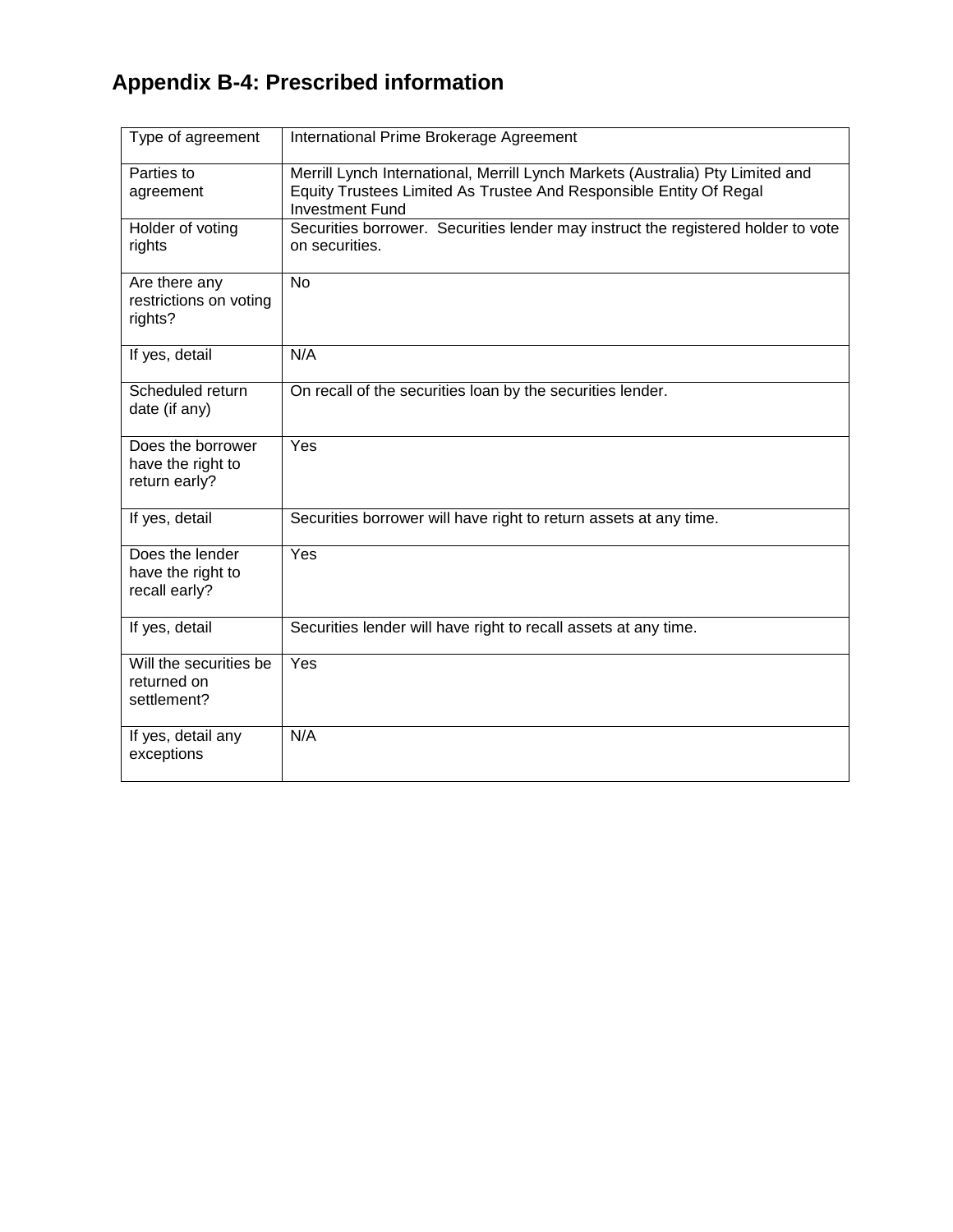## **Appendix B-5: Prescribed information**

| Type of agreement                                       | International Prime Brokerage Agreement                                                                        |
|---------------------------------------------------------|----------------------------------------------------------------------------------------------------------------|
| Parties to<br>agreement                                 | Merrill Lynch International, Merrill Lynch Markets (Australia) Pty Limited and<br>Virtu Financial Asia Pty Ltd |
| Holder of voting<br>rights                              | Securities borrower. Securities lender may instruct the registered holder to vote<br>on securities.            |
| Are there any<br>restrictions on voting<br>rights?      | <b>No</b>                                                                                                      |
| If yes, detail                                          | N/A                                                                                                            |
| Scheduled return<br>date (if any)                       | On recall of the securities loan by the securities lender.                                                     |
| Does the borrower<br>have the right to<br>return early? | Yes                                                                                                            |
| If yes, detail                                          | Securities borrower will have right to return assets at any time.                                              |
| Does the lender<br>have the right to<br>recall early?   | Yes                                                                                                            |
| If yes, detail                                          | Securities lender will have right to recall assets at any time.                                                |
| Will the securities be<br>returned on<br>settlement?    | Yes                                                                                                            |
| If yes, detail any<br>exceptions                        | N/A                                                                                                            |